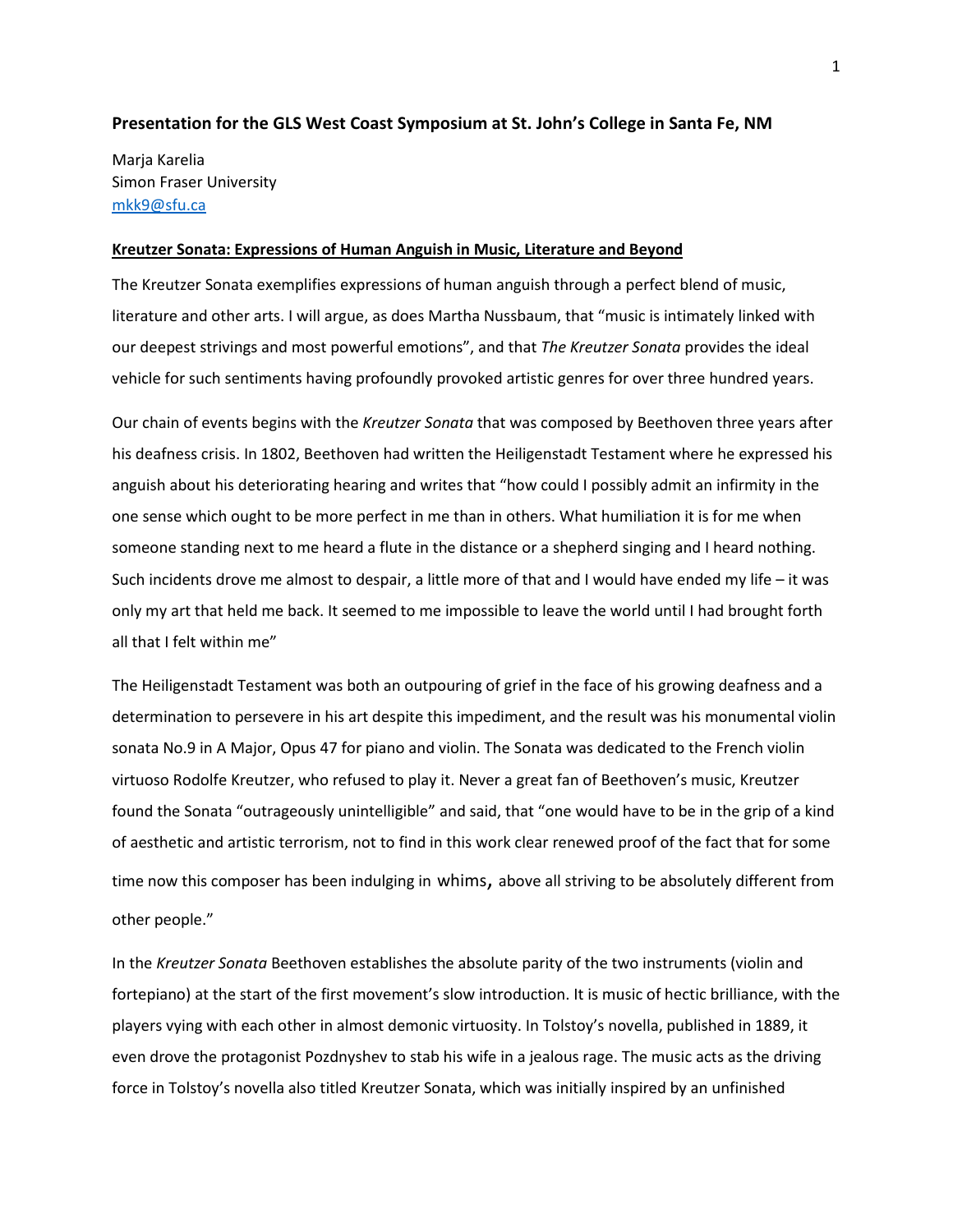fragment from the 1860's titled "The Wife-Murderer" dealing with the moral situation of a husband who murders his wife. The development of the ideological and thematic framework of the *Kreutzer Sonata* was infinitely connected with the moral, religious and existential crisis in Tolstoy's own life.

Although Tolstoy was already acquainted with the Sonata, its performance in his family's Moscow home in the spring of 1888 made an especially strong impression on him. As a result, he returned to the idea of writing a dramatic monologue on the theme of a husband who murders his wife, but this time the plot would be fused with the inspiration provided by the music.

## **A few highlights of Tolstoy's life**

Count Leo Nikolayevich Tolstoy was born on August 28, 1828 at his family's estate just south of Moscow. Both his parents died when he was young and he was placed with relatives and educated by French tutors. Eventually he decided to dedicate himself entirely to literature, and after the publications of *War and Peace* and *Anna Karenina* he was considered an established writer.

However, during the previous few years he had become disturbed by what he considered his unreflected and prosperous existence and became increasingly interested in religion. His conversion to the Orthodox Church did not satisfy him either, so he began a detailed examination of religions that gradually evolved into his own personal doctrine eventually developing into an organized sect.

The Orthodox Church rejected his doctrine and in 1901 he was excommunicated. In the meanwhile, Tolstoy continued to feel uncomfortable in his position as a preacher of poverty while living on his great estate, so he divided the estate among his heirs and despite the opposition of his wife, announced that he would forego royalties on all his works published after his conversion. He became an extreme rationalist and moralist, and in a series of pamphlets published during his remaining years, Tolstoy rejected both Church and State, denounced private ownership of property and advocated celibacy, even in marriage.

Tolstoy's last years were embittered by mounting hostilities within his own household and finally, at the age of 82, with the aid of his daughter, he fled from home, and died at a nearby railway station on November 7, 1920.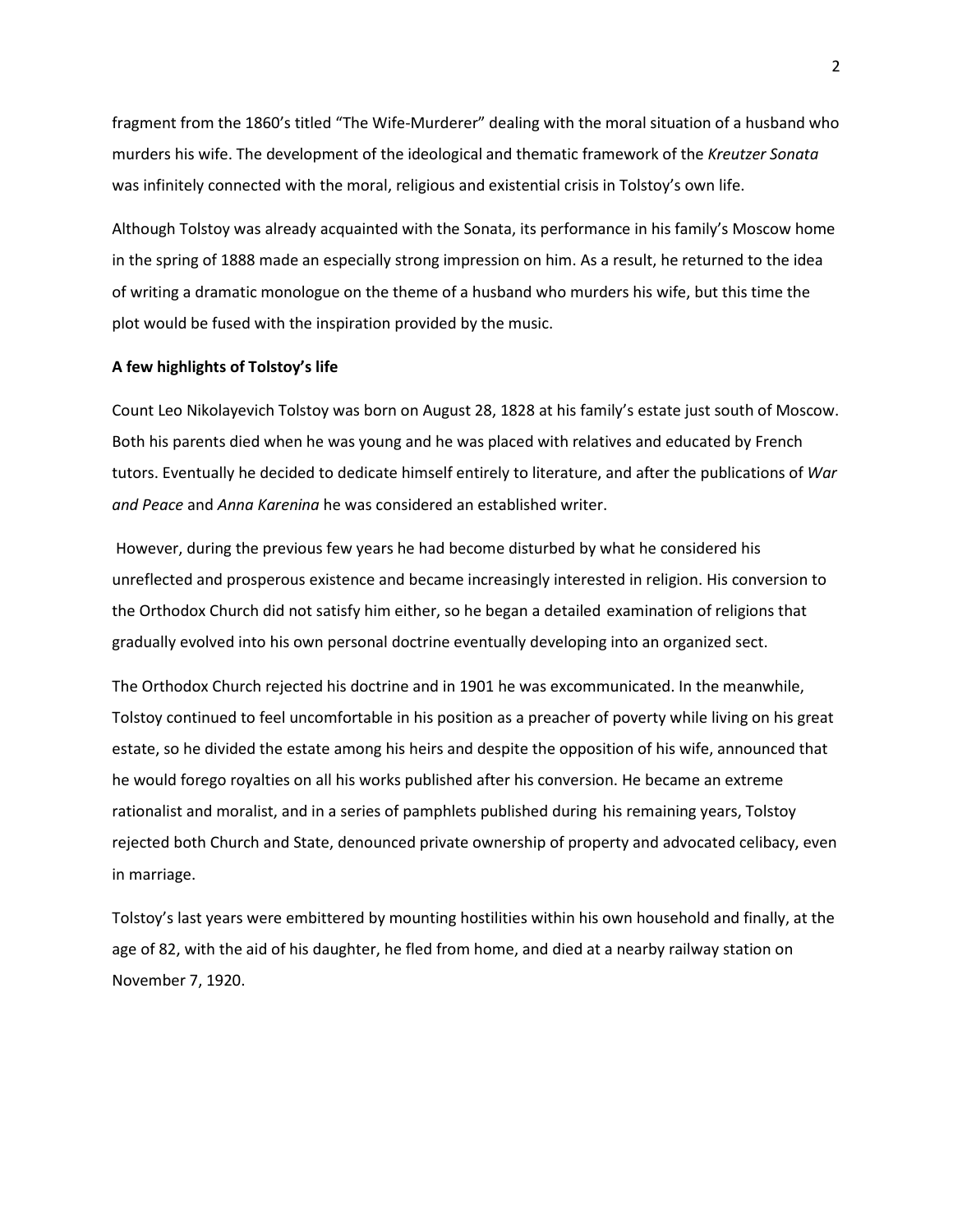#### **Highlights of the plot**

The story takes place on an overnight train ride. The passengers begin a discussion on love, marriage and divorce and the protagonist, referred to as Pozdnyshev gets into a conversation with the unnamed narrator, admits to killing his wife and offers to tell him what led him to that act. He claims that the root causes for the deed were "animal excesses" and "swinish connections" governing the relations between the sexes.

After marrying his unnamed wife, periods of passionate 'love', that he also refers to as animal sensuality, alternate with vicious fights. Then one day Pozdnyshev arranges a musical evening with friends and invites Trukhachevsky, a violinist and former acquaintance, to play music with his wife, who plays the piano. His constant jealousy surfaces while the two are playing Beethoven's *Kreutzer Sonata*, a piece known for its musical range suggesting emotions from dark anger to deep meditation to exuberant joy.

Pozdnyshev is profoundly affected by the music and complains that some music is powerful enough to change one's internal state to a foreign one. He manages to dampen his jealousy but returning early from a work-related trip he discovers his wife and Trukhachevsky playing music together in his house. He goes into a jealous rage, attacks his wife and kills her with a dagger. He soon realizes that he has committed an irreversible act and at her deathbed asks for her forgiveness. After eleven months in jail waiting for his trial, he was acquitted of murder in light of his wife's apparent adultery. However, the question remains: Did the wife actually commit adultery? That question is left for the reader to decide.

# • **Controversies**

*The Kreutzer Sonata* was controversial for its time and was initially banned in Russia as being obscene, and it created serious tension between Tolstoy and his wife, who detected in the novella autobiographical aspects of their marriage. *The Kreutzer Sonata* coincides with a wider public debate taking place at that time in Europe about the "animal in man" referring to a dispute over the ideologies of Christianity vs. biological evolution. The Russian debate began in 1889 when illegal copies of *Kreutzer Sonata* started circulating in St. Petersburg. Tolstoy was the last survivor of the great Russian realists, and the reading public all over the world followed the drama taking place in the aging writer's soul. When, in *Kreutzer Sonata*, he placed sexuality in the foreground of a depiction of modern family life, a storm broke out. His examination of these problems introduced the question of sexual instinct and marriage as a sexual relationship to Russian literature for the first time.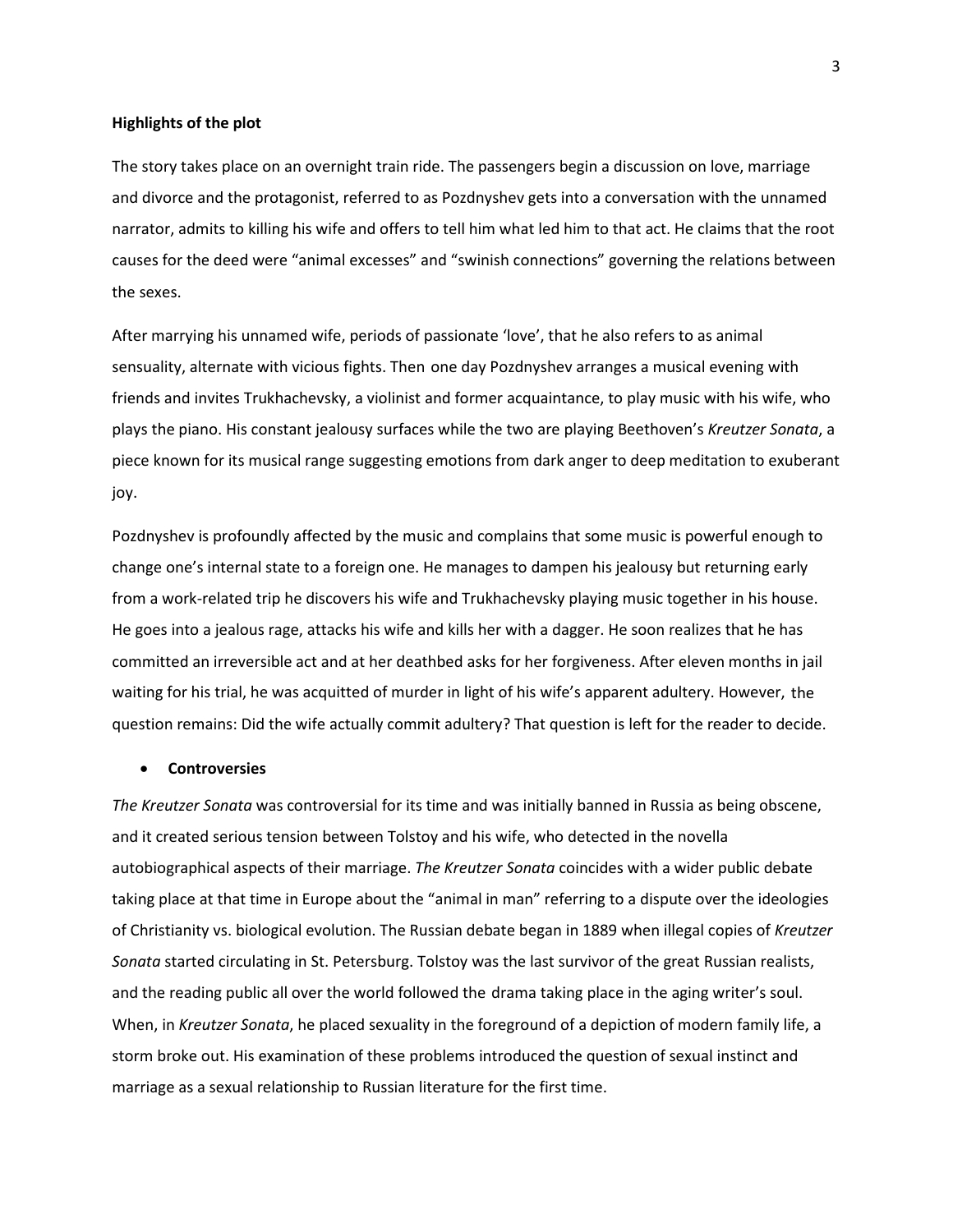The book also ran into problems in the United States in 1890 when the US Post Office prohibited the mailing of newspapers containing serialized installments of the Kreutzer Sonata, a decision later confirmed by the US Attorney General. The case went on to the Common Pleas Court in Philadelphia that ruled that Tolstoy's novel was not obscene. However, Theodor Roosevelt, then a member of the United States Civil Service Commission, called Tolstoy a sexual moral pervert.

### • **In the meantime,** *The Kreutzer Sonata* **inspired Janacek**

Leos Janacek, born in 1854, was a Czech composer, musical theorist, folklorist, publicist and teacher. As he tended to look east for his literary and musical inspiration, evidence of his pan-Slavism is found in the String Quartet No.1, after Tolstoy's novella *Kreutzer Sonata*, which Janacek owned in a Russian edition from 1900. The novella had first inspired Janacek in 1908, when he completed a piano trio based on the subject. The trio had its premiere in Brno on April 8<sup>th</sup> 1909, belatedly marking the Russian author's 80<sup>th</sup> birthday,

Janacek returned to Tolstoy's story and to his piano trio in 1923. The new string quartet, titled *Kraytserova Sonata*, relied on pre-existing material, although both works quote fittingly and evocatively from the first movement of Beethoven's *Kreutzer Sonata.* But it is the dark mood of Tolstoy's novella, with the husband stabbing his adulterous wife that pervades Janacek's manifestly dramatic work. Pitting violent motifs against more heartfelt lyricism, Janacek creates a series of confrontations and the music seems to be in a state of turbulent flux. Frequent reiteration of propulsive rhythms generates tremendous intensity and his melodies express pathos and ecstasy with equal fervor. At climactic moments, the collective sound of the quartet far exceeds what one might expect from four string instruments.

His married life, settled and calm in its early years, became increasingly tense and difficult following the death of his daughter in 1903. Following the Prague premiere of his opera *Jenufa* in 1916, he began a relationship with singer Gabriela Hervathova, which led to his wife Zdenka's attempted suicide and, to avoid a public scandal, to their "informal" divorce. From then on, they lived separate lives in the same household until Janacek's death in August 1928. Janacek's two string quartets: Quartet No.1, "*The Kreutzer Sonata*" inspired by the Tolstoy novella, and the Quartet No.2, "*Intimate Letters*", his "manifesto on love" inspired by his long-term friend and muse, Kamila Stosslova, have been called the peak of Janacek's output.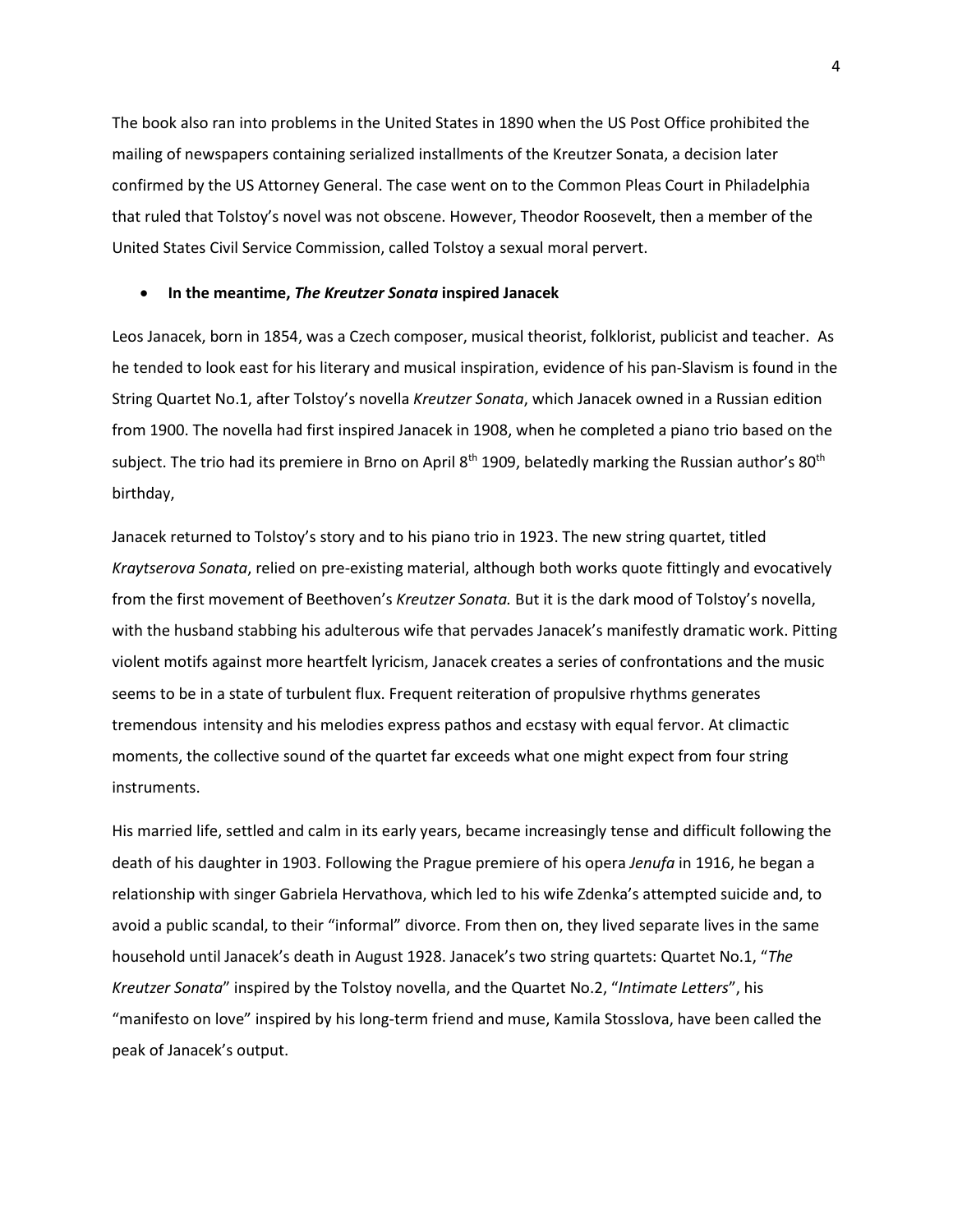#### • **Another literary adaptation was created by**

Margriet de Moor, a Dutch pianist and writer. In her 2005 novel, also titled *Kreutzer Sonata*, she weaves an intricate tale based on the premise of Tolstoy's novella, the emotional connection of her novel with Janacek's music and a handful of finely crafted characters making it her own story, in which the unnamed narrator, a young musicologist, meets the famous blind music critic Marius van Vlooten. The critic, blinded by his unsuccessful suicide attempt over a failed relationship, and the musicologist travel to music festivals throughout the European cultural circuit. They first meet en route to Bordeaux, where the narrator introduces Marius to Suzanna, the first violinist of a string quartet there to perform Janacek's *Kreutzer Sonata*. From this chance meeting a passionate love affair develops between Marius and Suzanna. They become engaged and marry.

As the story unfolds, the reader is given glimpses into the sightless life of van Vlooten – a life that by virtue of his blindness, has resulted in an increased ability to use other senses in the absence of sight. The Tolstoy novella focuses on a tragic tale of love, deception, and loss. In Janacek's sonata for four stringed instruments, the notes played out the same emotions as Tolstoy's words. In de Moor's novel, the conductor of the string quartet tells his musicians to "humanize" the notes, and so de Moor humanizes the condition as well as the notes for the reader, who comes to realize that her characters are influenced by what is seen and unseen alike – the language of music. As a result, Tolstoy, Janacek and de Moor collide creating a sparse yet insightful study of the human condition in all of its frailty**.** 

# • **The Kreutzer Sonata has been an inspiration not only for music and literature but also for paintings, plays, films and ballet.**

Perhaps one of the most famous depictions of a scene from Tolstoy's *Kreutzer Sonata* is Rene Prinet's painting, where the violinist pulls the pianist from her stool, his hand sinking into the golden fabric of her gown as her fingers brush the piano keys. The soft illumination and green cast from the small shaded candle leave the room with deep pools of shadow while the edges of the room dissolve into haze. In his narrative, Tolstoy does not make it clear if the embrace was anything more than Pozdnyshev's delusion, making Prinet's dream-like setting particularly effective.

In 1941, decades after Prinet's *Kreutzer Sonata* exhibition at the Paris *Salon* of 1901, the painting was chosen by the *Dana* perfume company for a marketing campaign designed to promote *Tabu*, the "forbidden" fragrance, a new scent created in 1931. *Tabu*'s intoxicating floral, spicy, and musky notes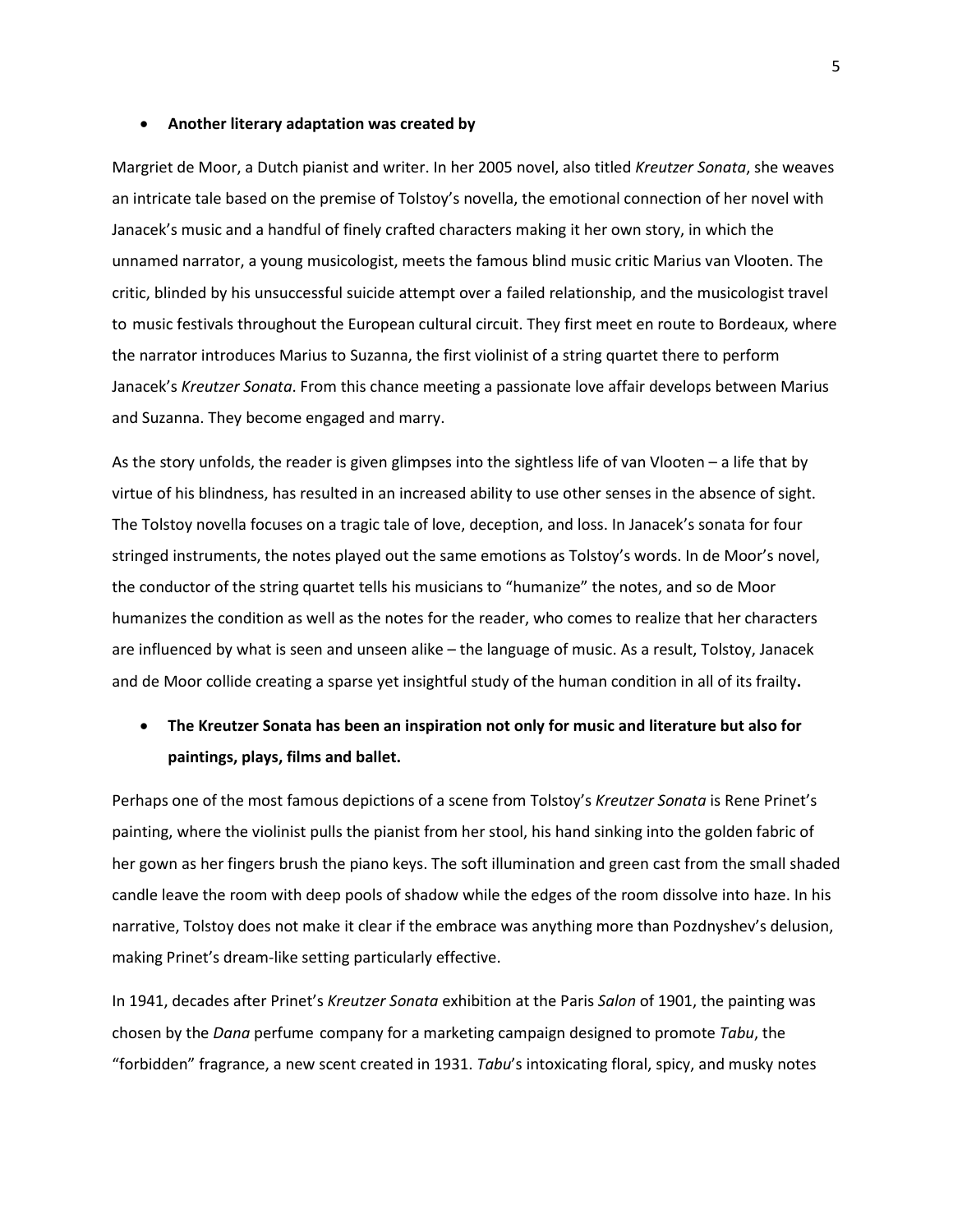became synonymous with Prinet's sensual image and the lasting popularity of the campaign earned *Kreutzer Sonata* fame in depicting the "longest kiss in advertising history."

## • **Kreutzer Sonata Theatre adaptations include**

- A 1902 Yiddish play and an English language version, which debuted at the Lyric Theatre on Broadway in September 1906.
- In 2007 in Wellington, New Zealand, The Kreutzer, a newly devised theatrical work, was premiered combining dance, music, theatre and multimedia projections with both Beethoven's and Janacek's music played live.
- It was also reworked into a one-act monologue for the Gate Theatre in London in 2009 and revived in 2012 at La Mama Experimental Theatre Club in New York City.
- *The Kreutzer Sonata* **has been adapted for film well over a dozen times between 1911 and 2013 in many European countries and in the USA, where**

in a 2008 version, Edgar is married to a beautiful concert Violinist Abby, but despite two children and a happy marriage, sexual jealousy overtakes him when Abby starts working with a handsome young violinist. Edgar's possessiveness begins to overwhelm him and his marriage, as a tragic ending slowly develops into a certainty. The film features the music of Beethoven.

# • *What about Kreutzer Sonata and Ballet?*

- In 2017, over 300 years after Beethoven composed his *Sonata*, The "Ballet of Moscow" Theatre premiered "*Kreutzer Sonata*", which is not as much about love, betrayal and jealousy of the main character, as it is about music as a powerful means of influencing a person and their life. It is music that plays the role of the protagonist in this ballet.

The action of the ballet, based on the classical story, has been moved to a present day setting centering on the life and emotions of the wife of the protagonist, Pozdnyshev. As viewed by Canadian choreographer and stage director Robert Binet, the heroine is reinvented as a woman who sacrifices her personal ambitions for the sake of her family. Thanks to music, she wakes up to life as the music enables her to feel love as something unearthly, lofty and elevating. Inspired by music, she becomes desirable for her husband again, but her desire for freedom scares Pozdnyshev and that fear pushes him to murder.